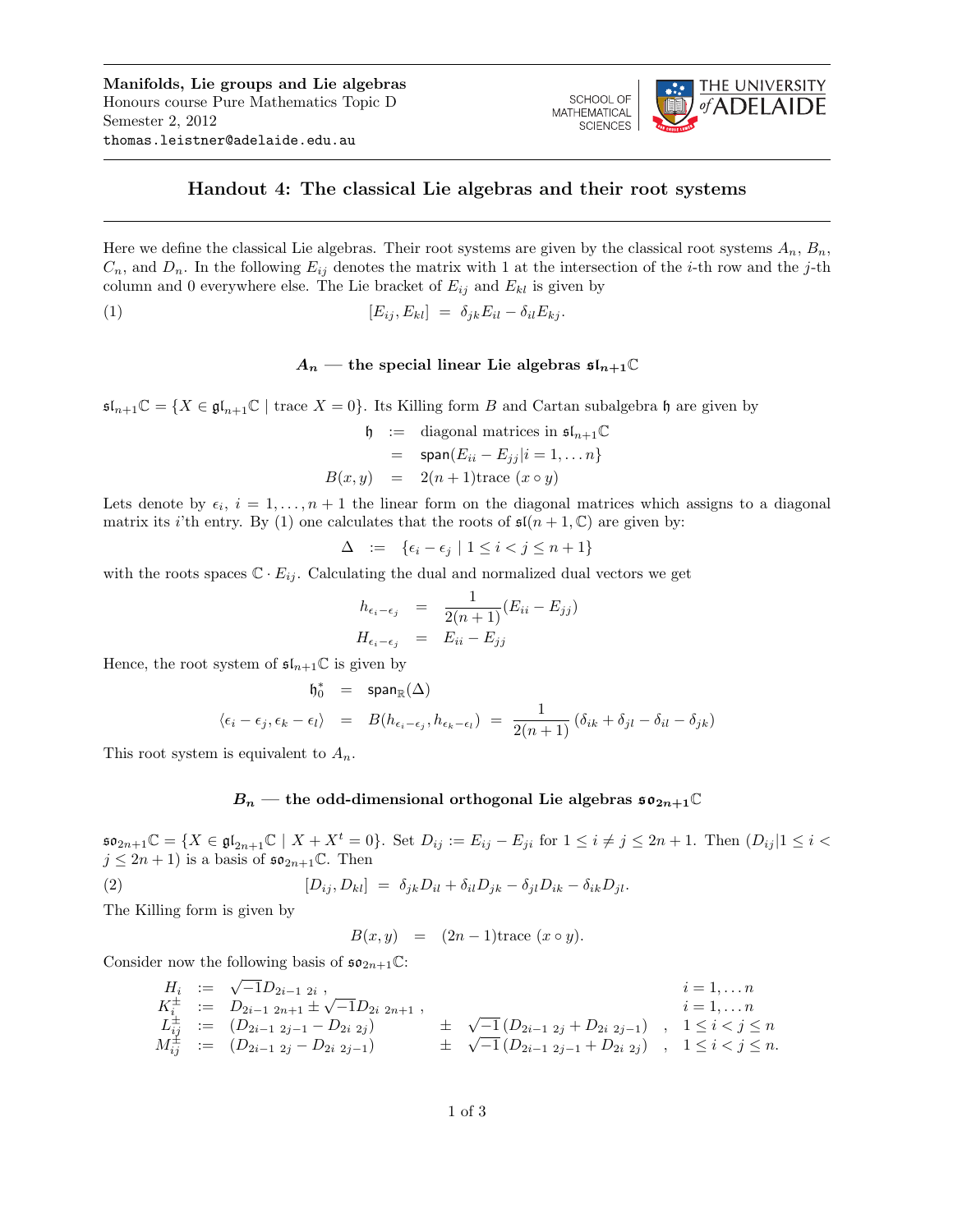Then the  $H_i$ 's span a Cartan subalgebra  $\mathfrak{h}$ . Lets denote by  $\eta_i$ ,  $i = 1, \ldots, n$ , the linear form on the Cartan subalgebra h given by  $\eta_k(H_i) = -\delta_{ik}$ . A direct calculation using (2) gives that the roots of  $\mathfrak{so}(2n+1,\mathbb{C})$  are given by:

$$
\Delta := \{\pm \eta_i\}_{i=1}^n \cup \{\pm (\eta_i + \eta_j)\}_{1 \leq i < j \leq n} \cup \{\pm (\eta_i - \eta_j)\}_{1 \leq i < j \leq n}
$$

with the root spaces:  $\begin{array}{cccc} \frac{\pm}{i} & , \hspace{1.5cm} & \mathbb{C} \cdot L^\pm_{ij} & , \hspace{1.5cm} & \mathbb{C} \cdot M^\pm_{ij} \end{array}$ 

This root system is equivalent to  $B_n$ .

## $C_n$  — the symplectic Lie algebras  $\mathfrak{sp}_n\mathbb{C}$

 $\mathfrak{sp}_n \mathbb{C} = \{ X \in \mathfrak{gl}_{2n} \mathbb{C} \mid X^t J_n + J_n X = 0 \}$  with  $J_n \stackrel{\text{def}}{=} \begin{pmatrix} 0 & \mathbf{1}_n \\ -\mathbf{1} & 0 \end{pmatrix}$  $-\mathbf{1}_n$  0 ), where  $\mathbf{1}_n$  is the  $n \times n$  identity matrix. This Lie algebra has the Killing form

 $B(x, y) = 2(n + 1)$ trace  $(x \circ y)$ .

A simple calculation shows that

$$
\mathfrak{sp}_n \mathbb{C} = \left\{ \left( \begin{array}{cc} A & B \\ C & -A^t \end{array} \right) \in \mathfrak{gl}_{2n} \mathbb{C} \mid B^t = B \text{ and } C^t = C \right\}
$$

and a Cartan subalgebra is given by the diagonal matrices in  $\mathfrak{sp}_n\mathbb{C}$ ,

 $\mathfrak{h} = \text{span} (E_{ii} - E_{i+n} | 1 \leq i \leq n).$ 

The roots spaces are spanned by the following matrices

$$
Q_{ij} := E_{ij} - E_{i+n j+n}, \ 1 \le i \ne j \le n
$$
  
\n
$$
P_{ij}^+ := E_{i j+n} + E_{j i+n}, \ 1 \le i \le j \le n
$$
  
\n
$$
P_{ij}^- := P_{ij}^t = E_{j+n i} + E_{i+n j}, \ 1 \le i \le j \le n
$$

The roots are given by

$$
\Delta := \{\pm 2\epsilon_i\}_{i=1}^n \cup \{\pm(\epsilon_i + \epsilon_j)\}_{1 \leq i < j \leq n} \cup \{\epsilon_i - \epsilon_j\}_{1 \leq i, j \leq n}
$$
\nwith the root spaces: 
$$
\mathbb{C} \cdot P_{ii}^{\pm} \quad , \quad \mathbb{C} \cdot P_{ij}^{\pm} \quad , \quad \mathbb{C} \cdot Q_{ij}
$$

where the  $\epsilon_i$ 's are defined as above. Thus the root system of the symplectic Lie algebra is isomorphic to  $C_n$ .

## $D_n$  — the even dimensional orthogonal Lie algebras  $\mathfrak{so}_{2n}\mathbb{C}$

 $\mathfrak{so}_{2n}\mathbb{C} = \{X \in \mathfrak{gl}_{2n}\mathbb{C} \mid X + X^t = 0\}.$  As for the other orthogonal Lie algebras the Killing form is given by  $B(x, y) = 2(n-1)$ trace  $(x \circ y)$ .

As above, the Cartan subalgebra is spanned by

$$
H_i := \sqrt{-1}D_{2i-1\ 2i}, \qquad i = 1, \ldots n
$$

and the roots of  $\mathfrak{so}(2n,\mathbb{C})$  are given by:

$$
\Delta := {\pm(\eta_i + \eta_j)}_{1 \leq i < j \leq n} \cup {\pm(\eta_i - \eta_j)}_{1 \leq i < j \leq n}
$$

with the root spaces:  $\frac{\pm}{ij}$ ,  $\mathbb{C} \cdot M_{ij}^{\pm}$ 

I.e. the root system is equal to  $D_n$ .